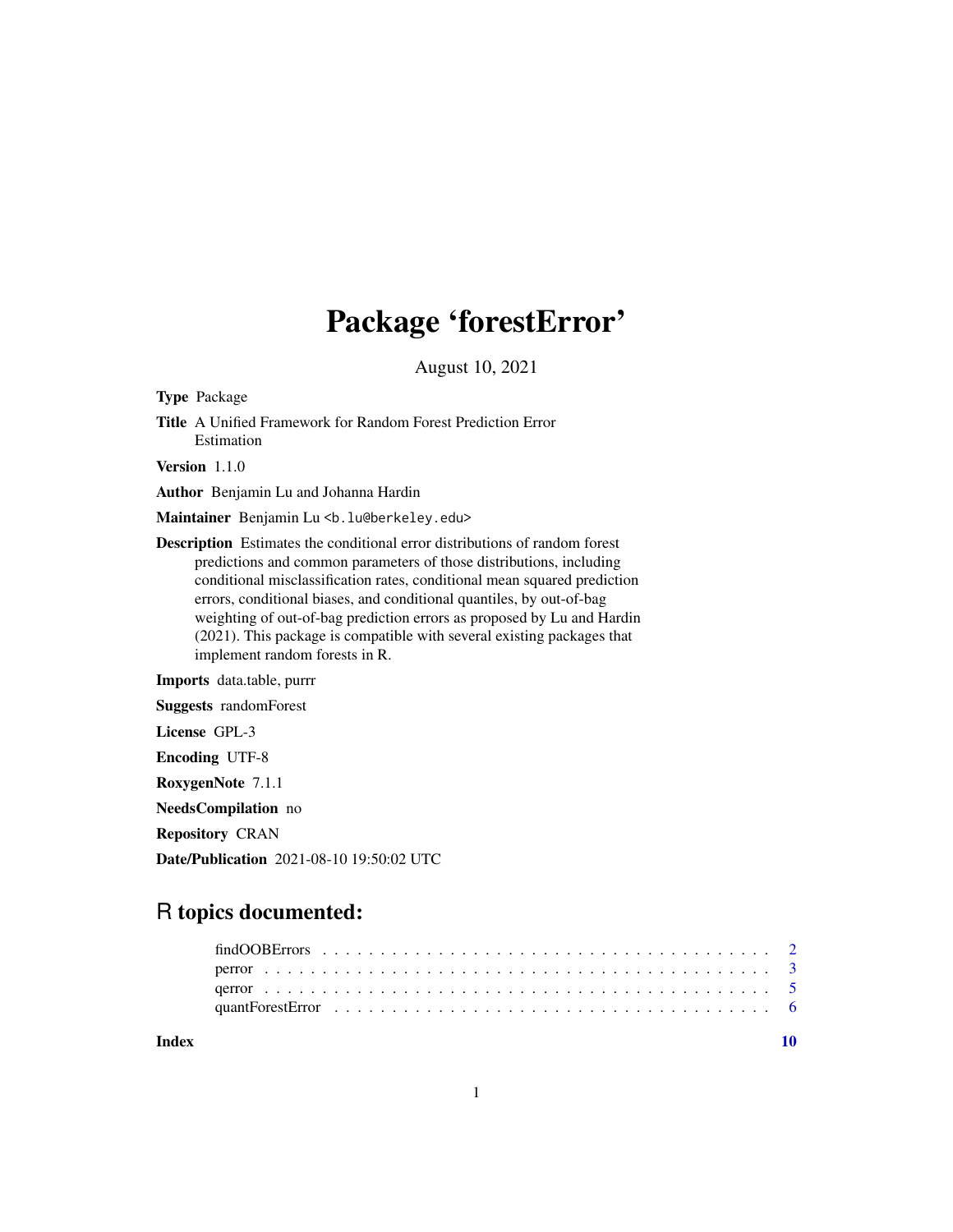# Description

Computes each training observation's out-of-bag prediction error using the random forest and, for each tree for which the training observation is out of bag, finds the terminal node of the tree in which the training observation falls.

#### Usage

```
findOOBErrors(forest, X.train, Y.train = NULL, n.cores = 1)
```
#### Arguments

| forest  | The random forest object being used for prediction.                                                                                                                                                                    |
|---------|------------------------------------------------------------------------------------------------------------------------------------------------------------------------------------------------------------------------|
| X.train | A matrix or data. frame with the observations that were used to train forest.<br>Each row should be an observation, and each column should be a predictor vari-<br>able.                                               |
| Y.train | A vector of the responses of the observations that were used to train forest.<br>Required if forest was created using ranger, but not if forest was created<br>using randomForest, randomForestSRC, or quantregForest. |
| n.cores | Number of cores to use (for parallel computation in ranger).                                                                                                                                                           |

# Details

This function accepts classification or regression random forests built using the randomForest, ranger, randomForestSRC, and quantregForest packages. When training the random forest using randomForest, ranger, or quantregForest, keep.inbag must be set to TRUE. When training the random forest using randomForestSRC, membership must be set to TRUE.

#### Value

A data.table with the following three columns:

| tree      | The ID of the tree of the random forest                                                        |
|-----------|------------------------------------------------------------------------------------------------|
|           | terminal node The ID of the terminal node of the tree                                          |
| node errs | A vector of the out-of-bag prediction errors that fall within the terminal node of<br>the tree |

#### Author(s)

Benjamin Lu <b. lu@berkeley.edu>; Johanna Hardin <jo.hardin@pomona.edu>

# See Also

[quantForestError](#page-5-1)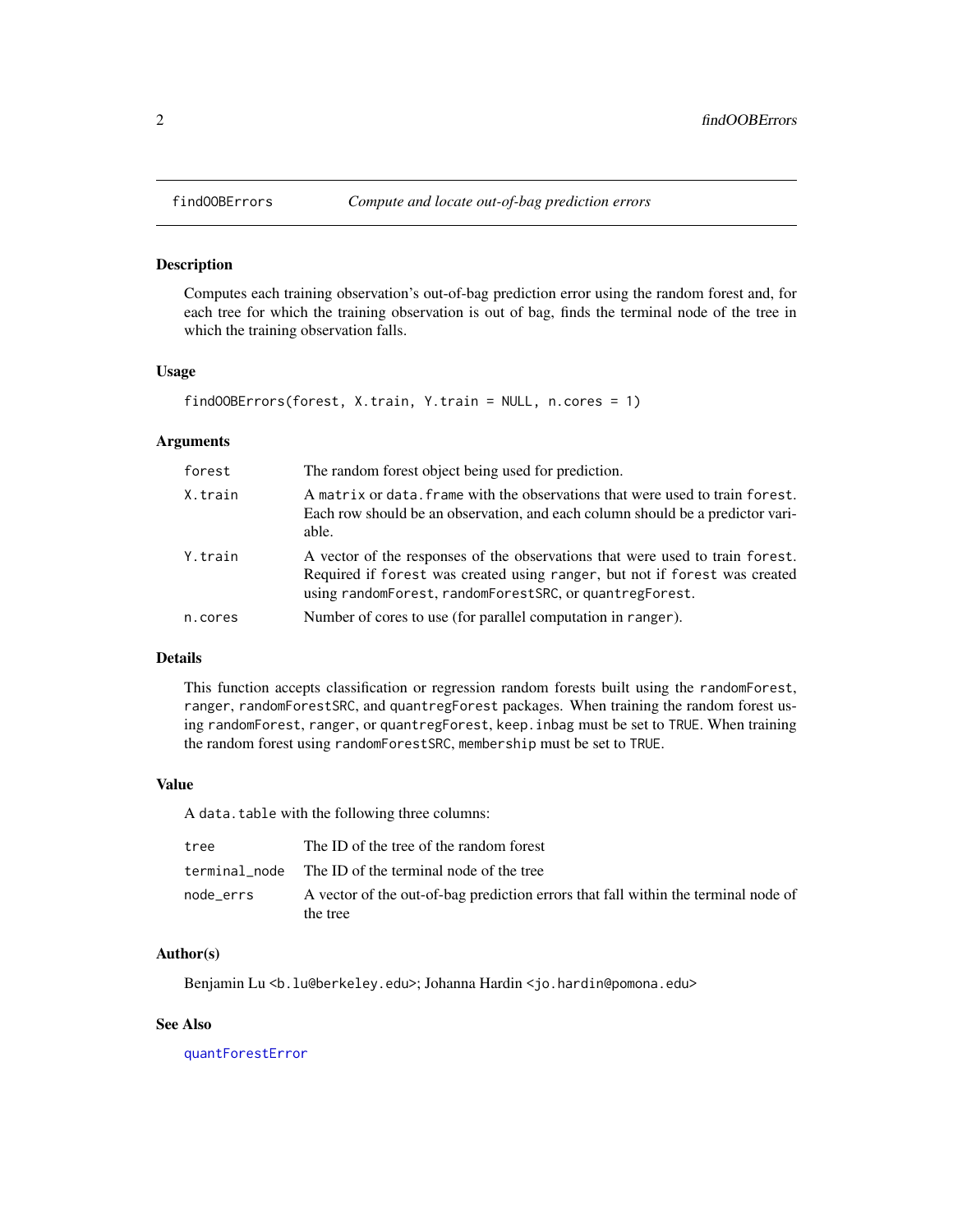#### <span id="page-2-0"></span>perror 3

#### Examples

```
# load data
data(airquality)
# remove observations with missing predictor variable values
airquality <- airquality[complete.cases(airquality), ]
# get number of observations and the response column index
n <- nrow(airquality)
response.col <- 1
# split data into training and test sets
train.ind <- sample(1:n, n \times 0.9, replace = FALSE)
Xtrain <- airquality[train.ind, -response.col]
Ytrain <- airquality[train.ind, response.col]
Xtest <- airquality[-train.ind, -response.col]
# fit random forest to the training data
rf <- randomForest::randomForest(Xtrain, Ytrain, nodesize = 5,
                                 ntree = 500, keep.inbag = TRUE)
# compute out-of-bag prediction errors and locate each
# training observation in the trees for which it is out
# of bag
train_nodes <- findOOBErrors(rf, Xtrain)
# estimate conditional mean squared prediction errors,
# biases, prediction intervals, and error distribution
# functions for the test observations. provide
# train_nodes to avoid recomputing that step.
output <- quantForestError(rf, Xtrain, Xtest,
                           train_nodes = train_nodes)
```
<span id="page-2-1"></span>perror *Estimated conditional prediction error CDFs*

#### Description

Returns probabilities from the estimated conditional cumulative distribution function of the prediction error associated with each test observation.

#### Usage

perror(q, xs)

#### Arguments

q A vector of quantiles.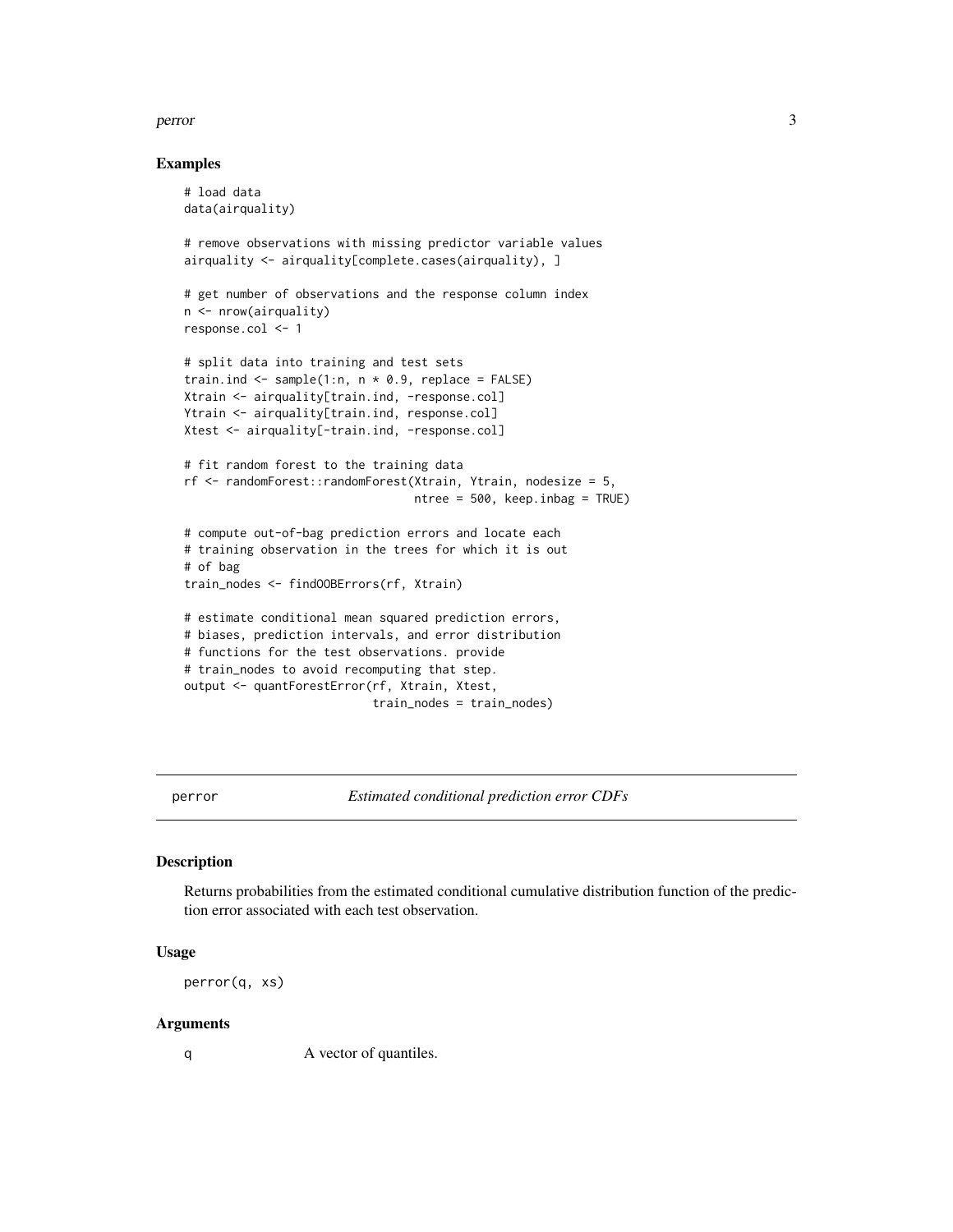<span id="page-3-0"></span>xs A vector of the indices of the test observations for which the conditional error CDFs are desired. Defaults to all test observations given in the call of quantForestError.

#### Details

This function is only defined as output of the quantForestError function. It is not exported as a standalone function. See the example.

#### Value

If either q or xs has length one, then a vector is returned with the desired probabilities. If both have length greater than one, then a data. frame of probabilities is returned, with rows corresponding to the inputted xs and columns corresponding to the inputted q.

#### Author(s)

Benjamin Lu <b.lu@berkeley.edu>; Johanna Hardin <jo.hardin@pomona.edu>

#### See Also

[quantForestError](#page-5-1)

#### Examples

# load data data(airquality)

# remove observations with missing predictor variable values airquality <- airquality[complete.cases(airquality), ]

```
# get number of observations and the response column index
n <- nrow(airquality)
response.col <- 1
```

```
# split data into training and test sets
train.ind <- sample(1:n, n \times 0.9, replace = FALSE)
Xtrain <- airquality[train.ind, -response.col]
Ytrain <- airquality[train.ind, response.col]
Xtest <- airquality[-train.ind, -response.col]
Ytest <- airquality[-train.ind, response.col]
```

```
# fit random forest to the training data
rf <- randomForest::randomForest(Xtrain, Ytrain, nodesize = 5,
                                 ntree = 500,
                                 keep.inbag = TRUE)
```

```
# estimate conditional error distribution functions
output <- quantForestError(rf, Xtrain, Xtest,
                          what = c("p.error", "q.error")
```
# get the probability that the error associated with each test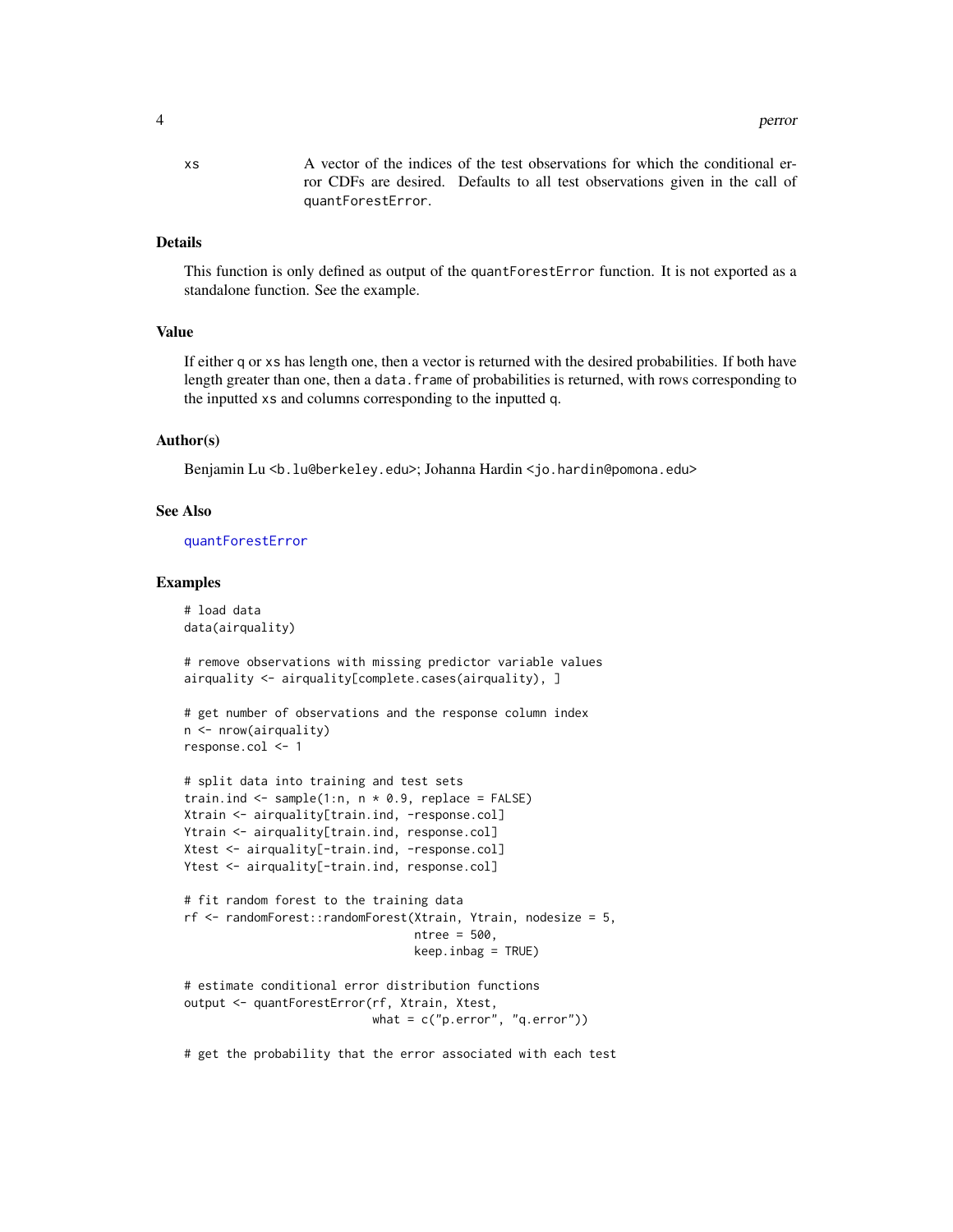#### <span id="page-4-0"></span>qerror 55 and 55 and 55 and 55 and 55 and 55 and 55 and 55 and 55 and 55 and 55 and 55 and 55 and 55 and 55 and 55 and 55 and 55 and 55 and 55 and 55 and 55 and 55 and 55 and 55 and 55 and 55 and 55 and 55 and 55 and 55 an

```
# prediction is less than -4 and the probability that the error
# associated with each test prediction is less than 7
output$perror(c(-4, 7))
# same as above but only for the first three test observations
output$perror(c(-4, 7), 1:3)
```
<span id="page-4-1"></span>qerror *Estimated conditional prediction error quantile functions*

# Description

Returns quantiles of the estimated conditional error distribution associated with each test prediction.

#### Usage

qerror(p, xs)

# Arguments

| A vector of probabilities. |                                                                                   |
|----------------------------|-----------------------------------------------------------------------------------|
| XS.                        | A vector of the indices of the test observations for which the conditional er-    |
| quantForestError.          | ror quantiles are desired. Defaults to all test observations given in the call of |

# Details

This function is only defined as output of the quantForestError function. It is not exported as a standalone function. See the example.

## Value

If either p or xs has length one, then a vector is returned with the desired quantiles. If both have length greater than one, then a data. frame of quantiles is returned, with rows corresponding to the inputted xs and columns corresponding to the inputted p.

# Author(s)

Benjamin Lu <b. lu@berkeley.edu>; Johanna Hardin <jo.hardin@pomona.edu>

#### See Also

[quantForestError](#page-5-1)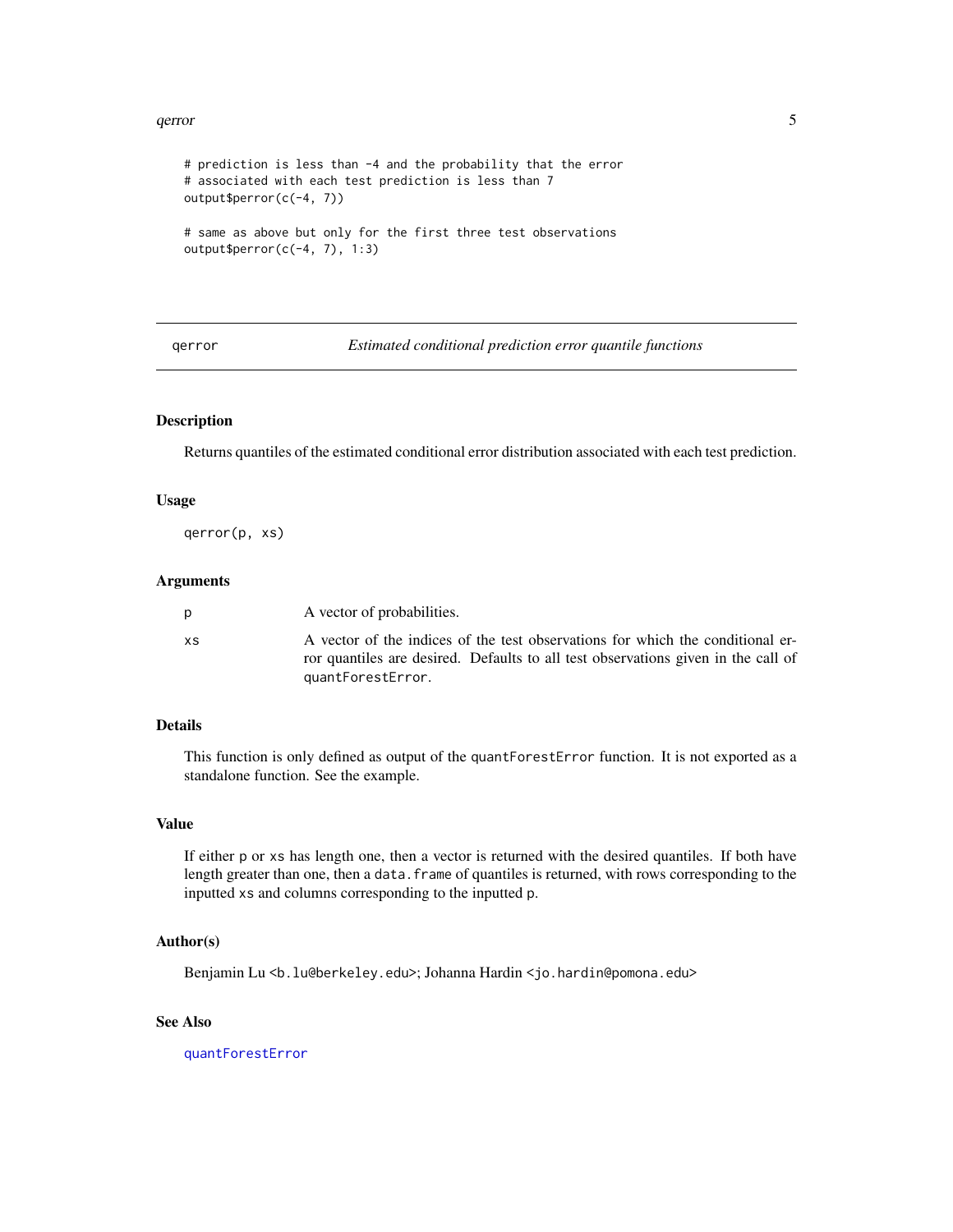#### Examples

```
# load data
data(airquality)
# remove observations with missing predictor variable values
airquality <- airquality[complete.cases(airquality), ]
# get number of observations and the response column index
n <- nrow(airquality)
response.col <- 1
# split data into training and test sets
train.ind \leq sample(1:n, n * 0.9, replace = FALSE)
Xtrain <- airquality[train.ind, -response.col]
Ytrain <- airquality[train.ind, response.col]
Xtest <- airquality[-train.ind, -response.col]
Ytest <- airquality[-train.ind, response.col]
# fit random forest to the training data
rf <- randomForest::randomForest(Xtrain, Ytrain, nodesize = 5,
                                 ntree = 500,
                                 keep.infoag = TRUE)
# estimate conditional error distribution functions
output <- quantForestError(rf, Xtrain, Xtest,
                           what = c("p.error", "q.error")# get the 0.25 and 0.8 quantiles of the error distribution
# associated with each test prediction
output$qerror(c(0.25, 0.8))
# same as above but only for the first three test observations
output$qerror(c(0.25, 0.8), 1:3)
```
<span id="page-5-1"></span>quantForestError *Quantify random forest prediction error*

#### Description

Estimates the conditional misclassification rates, conditional mean squared prediction errors, conditional biases, conditional prediction intervals, and conditional error distributions of random forest predictions.

#### Usage

```
quantForestError(
  forest,
  X.train,
  X.test,
```
<span id="page-5-0"></span>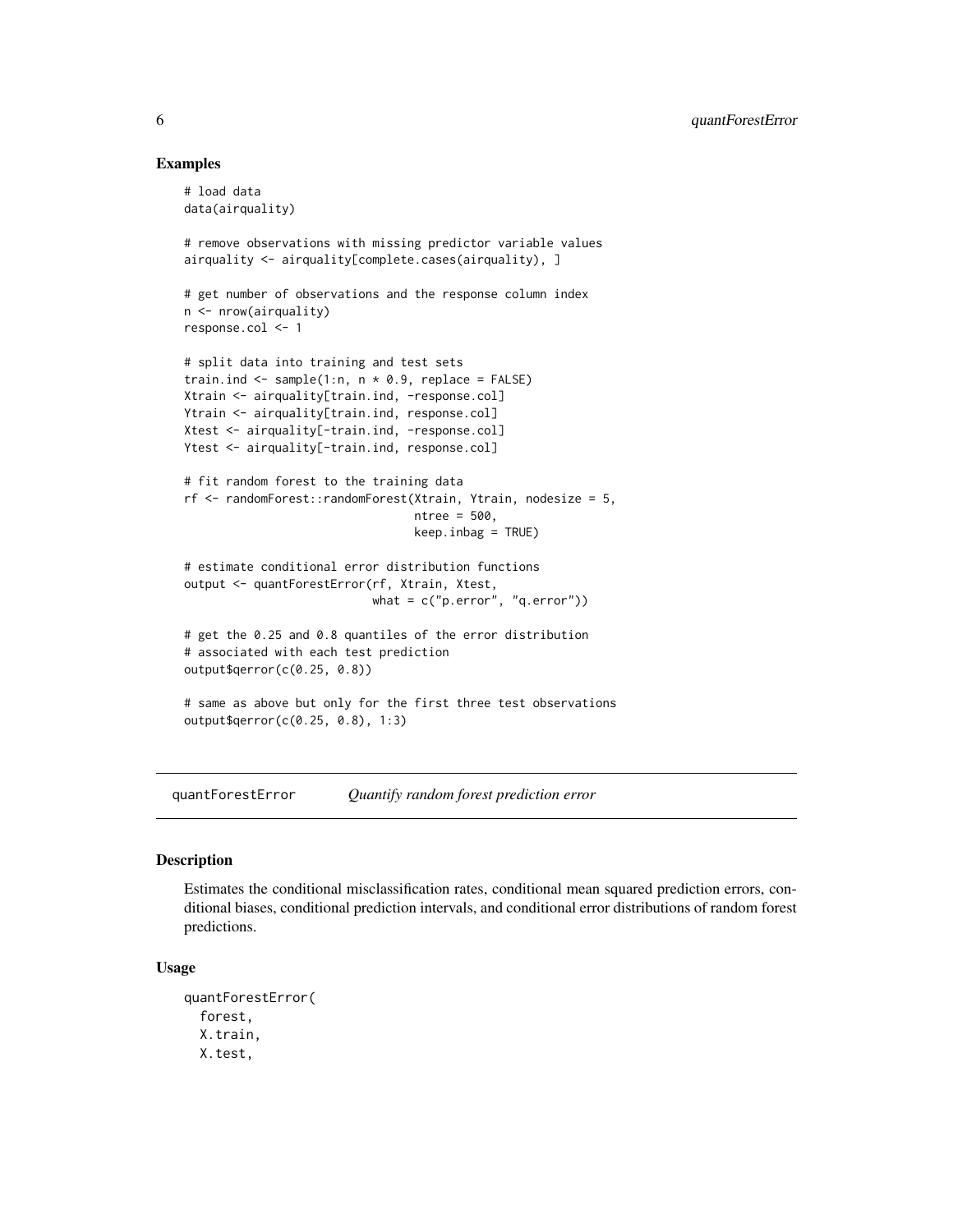# quantForestError 7

```
Y.train = NULL,
 what = if (grepl("class", c(forest$type, forest$family, forest$treetype), TRUE))
    "mcr" else c("mspe", "bias", "interval", "p.error", "q.error"),
  alpha = 0.05,
  train_nodes = NULL,
  return_train_nodes = FALSE,
 n.core = 1
\lambda
```
#### Arguments

| forest             | The random forest object being used for prediction.                                                                                                                                                                                                                                                                                                                                                                                                                                                                                                                    |  |  |
|--------------------|------------------------------------------------------------------------------------------------------------------------------------------------------------------------------------------------------------------------------------------------------------------------------------------------------------------------------------------------------------------------------------------------------------------------------------------------------------------------------------------------------------------------------------------------------------------------|--|--|
| X.train            | A matrix or data. frame with the observations that were used to train forest.<br>Each row should be an observation, and each column should be a predictor vari-<br>able.                                                                                                                                                                                                                                                                                                                                                                                               |  |  |
| X.test             | A matrix or data. frame with the observations to be predicted; each row should<br>be an observation, and each column should be a predictor variable.                                                                                                                                                                                                                                                                                                                                                                                                                   |  |  |
| Y.train            | A vector of the responses of the observations that were used to train forest.<br>Required if forest was created using ranger, but not if forest was created<br>using randomForest, randomForestSRC, or quantregForest.                                                                                                                                                                                                                                                                                                                                                 |  |  |
| what               | A vector of characters indicating what estimates are desired. Possible options<br>are conditional mean squared prediction errors ("mspe"), conditional biases<br>("bias"), conditional prediction intervals ("interval"), conditional error dis-<br>tribution functions ("p.error"), conditional error quantile functions ("q.error"),<br>and conditional misclassification rate ("mcr"). Note that the conditional mis-<br>classification rate is available only for categorical outcomes, while the other<br>parameters are available only for real-valued outcomes. |  |  |
| alpha              | A vector of type-I error rates desired for the conditional prediction intervals;<br>required if "interval" is included in what.                                                                                                                                                                                                                                                                                                                                                                                                                                        |  |  |
| train_nodes        | A data. table indicating what out-of-bag prediction errors each terminal node<br>of each tree in forest contains. It should be formatted like the output of<br>find00BErrors. If not provided, it will be computed internally.                                                                                                                                                                                                                                                                                                                                         |  |  |
| return_train_nodes |                                                                                                                                                                                                                                                                                                                                                                                                                                                                                                                                                                        |  |  |
|                    | A boolean indicating whether to return the train_nodes computed and/or used.                                                                                                                                                                                                                                                                                                                                                                                                                                                                                           |  |  |
| n.cores            | Number of cores to use (for parallel computation in ranger).                                                                                                                                                                                                                                                                                                                                                                                                                                                                                                           |  |  |
|                    |                                                                                                                                                                                                                                                                                                                                                                                                                                                                                                                                                                        |  |  |

# Details

This function accepts classification or regression random forests built using the randomForest, ranger, randomForestSRC, and quantregForest packages. When training the random forest using randomForest, ranger, or quantregForest, keep.inbag must be set to TRUE. When training the random forest using randomForestSRC, membership must be set to TRUE.

The predictions computed by ranger can be parallelized by setting the value of n.cores to be greater than 1.

The random forest predictions are always returned as a data.frame. Additional columns are included in the data.frame depending on the user's selections in the argument what. In particular,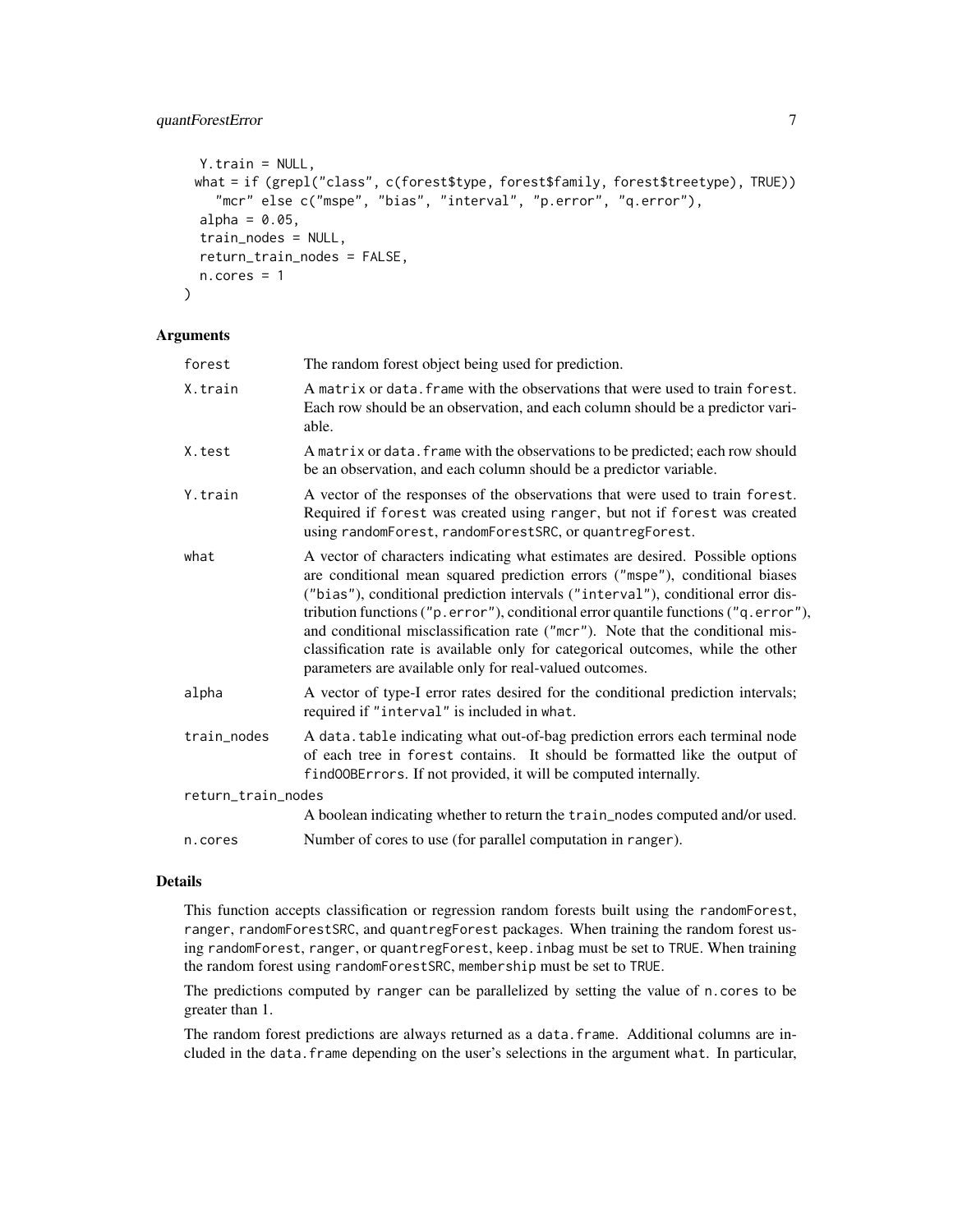<span id="page-7-0"></span>including "mspe" in what will add an additional column with the conditional mean squared prediction error of each test prediction to the data.frame; including "bias" in what will add an additional column with the conditional bias of each test prediction to the data.frame; including "interval" in what will add to the data.frame additional columns with the lower and upper bounds of conditional prediction intervals for each test prediction; and including "mcr" in what will add an additional column with the conditional misclassification rate of each test prediction to the data.frame. The conditional misclassification rate can be estimated only for classification random forests, while the other parameters can be estimated only for regression random forests.

If "p.error" or "q.error" is included in what, or if return\_train\_nodes is set to TRUE, then a list will be returned as output. The first element of the list, named "estimates", is the data.frame described in the above paragraph. The other elements of the list are the estimated cumulative distribution functions (perror) of the conditional error distributions, the estimated quantile functions (qerror) of the conditional error distributions, and/or a data.table indicating what out-of-bag prediction errors each terminal node of each tree in the random forest contains.

#### Value

A data.frame with one or more of the following columns, as described in the details section:

| pred                                                                                      | The random forest predictions of the test observations                                                                           |  |  |  |
|-------------------------------------------------------------------------------------------|----------------------------------------------------------------------------------------------------------------------------------|--|--|--|
| mspe                                                                                      | The estimated conditional mean squared prediction errors of the random forest<br>predictions                                     |  |  |  |
| bias                                                                                      | The estimated conditional biases of the random forest predictions                                                                |  |  |  |
| lower_alpha                                                                               | The estimated lower bounds of the conditional alpha-level prediction intervals<br>for the test observations                      |  |  |  |
| upper_alpha                                                                               | The estimated upper bounds of the conditional alpha-level prediction intervals<br>for the test observations                      |  |  |  |
| mcr                                                                                       | The estimated conditional misclassification rate of the random forest predictions                                                |  |  |  |
| In addition, one or both of the following functions, as described in the details section: |                                                                                                                                  |  |  |  |
| perror                                                                                    | The estimated cumulative distribution functions of the conditional error distri-<br>butions associated with the test predictions |  |  |  |
| gerror                                                                                    | The estimated quantile functions of the conditional error distributions associated<br>with the test predictions                  |  |  |  |

In addition, if return\_train\_nodes is TRUE, then a data.table called train\_nodes indicating what out-of-bag prediction errors each terminal node of each tree in forest contains.

#### Author(s)

Benjamin Lu <b. lu@berkeley.edu>; Johanna Hardin < jo.hardin@pomona.edu>

#### See Also

[perror](#page-2-1), [qerror](#page-4-1), [findOOBErrors](#page-1-1)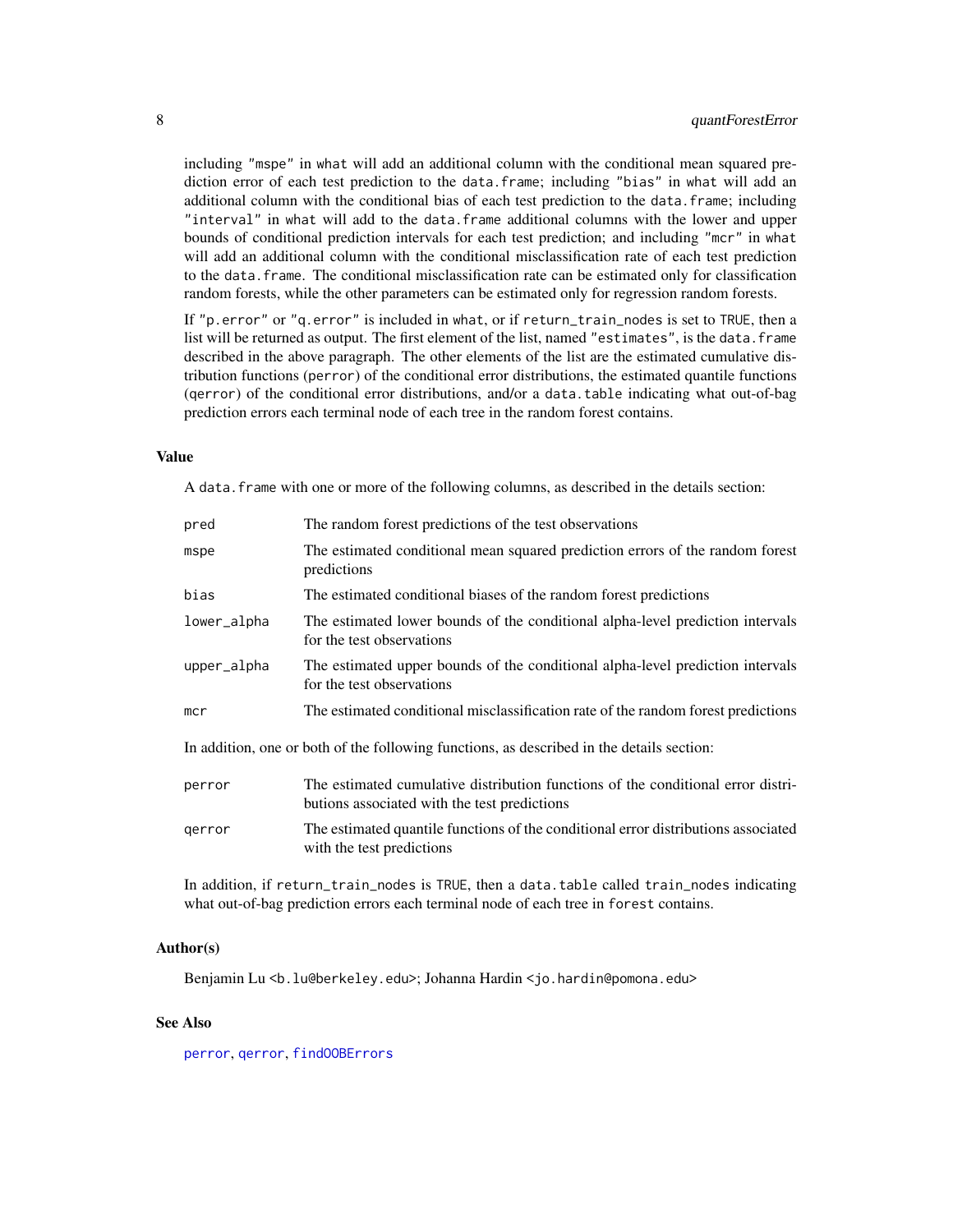# quantForestError 9

#### Examples

```
# load data
data(airquality)
# remove observations with missing predictor variable values
airquality <- airquality[complete.cases(airquality), ]
# get number of observations and the response column index
n <- nrow(airquality)
response.col <- 1
# split data into training and test sets
train.ind <- sample(c("A", "B", "C"), n,
                    replace = TRUE, prob = c(0.8, 0.1, 0.1)Xtrain \leq airquality[train.ind == "A", -response.col]
Ytrain \leq airquality[train.ind == \sqrt[n]{A}, response.col]
Xtest1 \le airquality[train.ind == "B", -response.col]
Xtest2 <- airquality[train.ind == "C", -response.col]
# fit regression random forest to the training data
rf <- randomForest::randomForest(Xtrain, Ytrain, nodesize = 5,
                                 ntree = 500,
                                 keep.inbag = TRUE)
# estimate conditional mean squared prediction errors,
# biases, prediction intervals, and error distribution
# functions for the observations in Xtest1. return
# train_nodes to avoid recomputation in the next
# line of code.
output1 <- quantForestError(rf, Xtrain, Xtest1,
                            return_train_nodes = TRUE)
# estimate just the conditional mean squared prediction errors
# and prediction intervals for the observations in Xtest2.
# avoid recomputation by providing train_nodes from the
# previous line of code.
output2 <- quantForestError(rf, Xtrain, Xtest2,
                            what = c("mspe", "interval"),train_nodes = output1$train_nodes)
# for illustrative purposes, convert response to categorical
Ytrain <- as.factor(Ytrain > 31.5)
# fit classification random forest to the training data
rf <- randomForest::randomForest(Xtrain, Ytrain, nodesize = 3,
                                 ntree = 500,
                                 keep.inbag = TRUE)
# estimate conditional misclassification rate of the
# predictions of Xtest1
output <- quantForestError(rf, Xtrain, Xtest1)
```